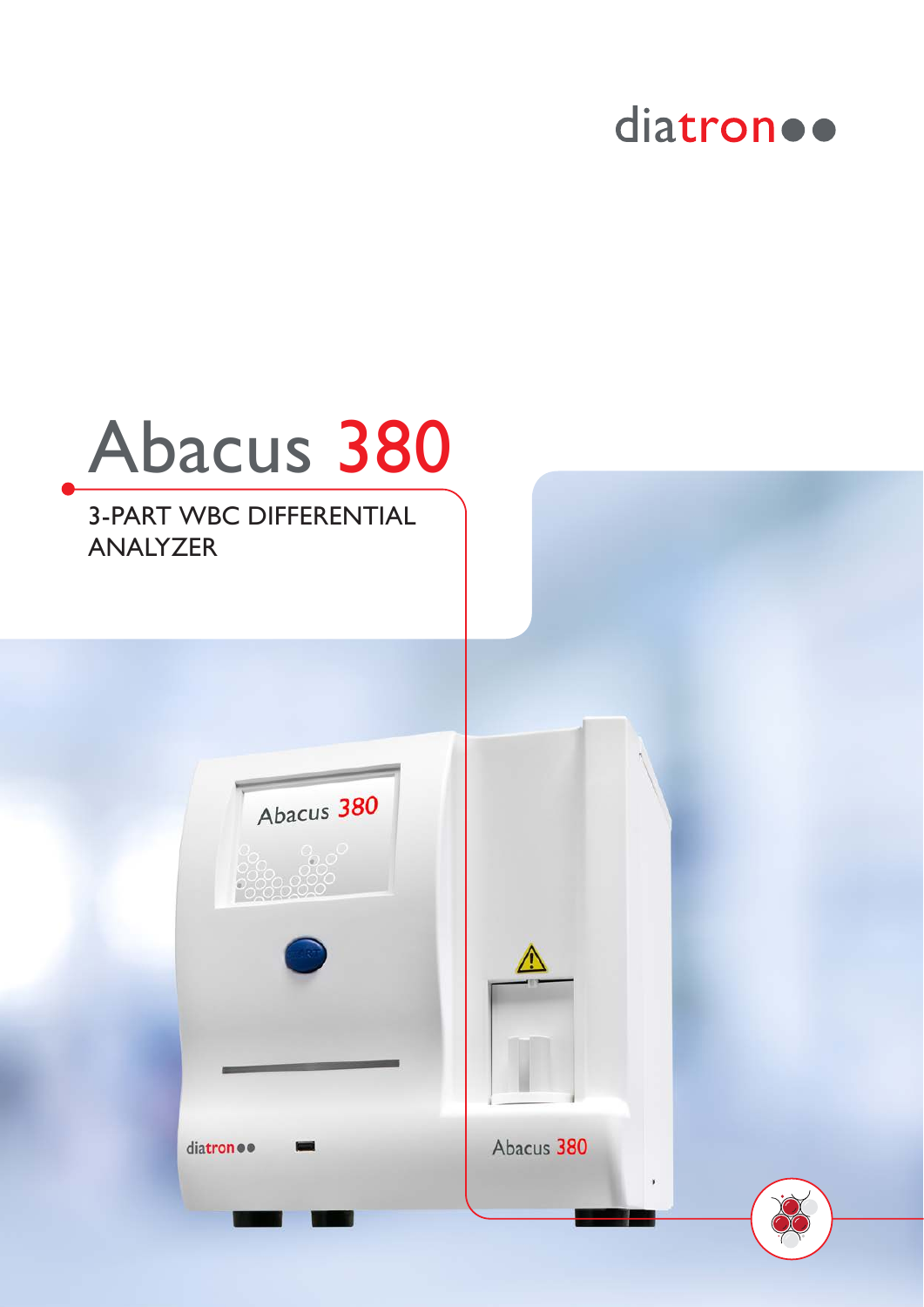# **ANALYZER OVERVIEW**

The Abacus 380 is a compact, bench top, 3-part WBC differential analyzer with a sample throughput of 80 tests/hour making it our fastest analyzer today. The Abacus 380 is operated via a color touch screen and an easy to follow, to use instrument.

intuitive icon user interface. With all its features and small footprint, the system is ideal for laboratories, clinics and physician practices that are looking for a reliable, safe, accurate and easy

- Proven impedance measurement technology with advanced flagging algorithms
- Clog detection and prevention with automatic system cleaning processes
- Comprehensive 22 parameters CBC with 3 histograms

# BENEFITS AND KEY FEATURES

#### **Accurate and Precise results**

- Unique sample rotor that reduces the risk of biohazard exposure
- Self-cleaning procedures minimize daily maintenance

# **User friendly and easy to operate**

- Easy to use high resolution touch screen with multi-language menu
- Recording of sample and quality control information is fast and efficient
- 4 USB ports allow simple connection with external devices such as a host computer or an external printer
- Advanced software package providing comprehensive QC statistics

# **Operator safety**

#### **Confidence**

- System uses easy to understand warning messages and sample flags
- Designed to use specific Diatron reagents to deliver the highest quality results

# DIATRON REAGENTS

Our systems comprise of two perfectly matched elements: analyzers and reagents. The optimum performance of our analyzer systems is only achieved when our matched reagents are used. Our ISO 13485 certified reagent manufacturing plant is designed to ensure the highest quality standards. All lots of reagent we manufacture are fully validated prior to release on each of our associated instruments for low background counts, osmolality, pH and other critical parameters. Our diluent reagents contain no azide and our lyse reagents are cyanide free. Our highly stable reagents offer a shelf life of up to 36 months from the date of manufacture and up to 120 days of on-board stability. The combination of Diatron reagents and Diatron analyzers together ensure the best system performance and quality of results.



# Abacus 380